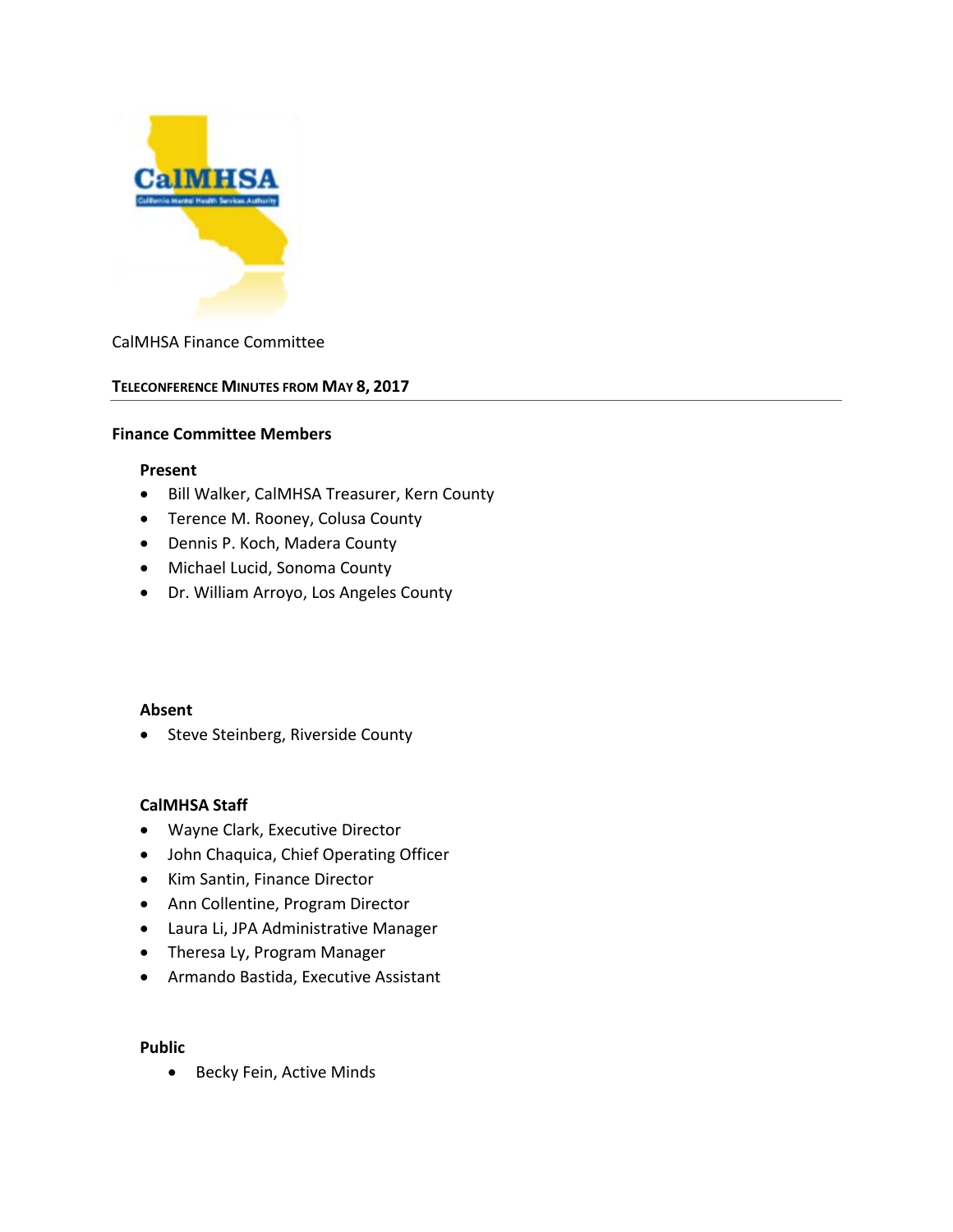## 1. **Call to Order**

The CalMHSA Finance Committee teleconference was called to order at 3:03 p.m. on May 8, 2017 by Finance Committee Chair Bill Walker, Kern County.

## 2. **Roll Call and Public Comment Instructions**

JPA Administrative Manager, Laura Li, CalMHSA, called roll and a quorum was established. All participants were asked to introduce themselves. Treasurer, Bill Walker, Kern County, proceeded to review the public comment instructions, noting that items not on the agenda would be reserved for public comment at the end of the meeting.

#### 3. **Consent Calendar**

Treasurer, Bill Walker asked the committee for any changes to the following items:

#### Routine Matters:

• Minutes from the March 27, 2017 Finance Committee Teleconference

None were proposed.

### **Action: Approval of the consent calendar.**

**Motion: Sonoma County – Michael Lucid Second: Madera County – Dennis Koch**

Public comment was heard from the following individual(s): *None*

### 4. **Cash Flow Management**

Treasurer, Bill Walker provided an overview of the current cash balance as of April 30, 2017. The cash flow at the end of the fiscal year is estimated to be \$4.2M.

### **Action: For information and discussion.**

Public comment was heard from the following individual(s): *None*

### 5. **CalMHSA Financial Statement for the Quarter Ending March 31, 2017**

Treasurer, Bill Walker provided an overview of receivables of the public/private fund development project. Chief Operating Officer, John Chaquica outlined late fees and interest fees described in the CalMHSA Bylaws.

### **Action: For information and discussion.**

**Motion: Los Angeles County – William Arroyo Second: Colusa County – Terence M. Rooney**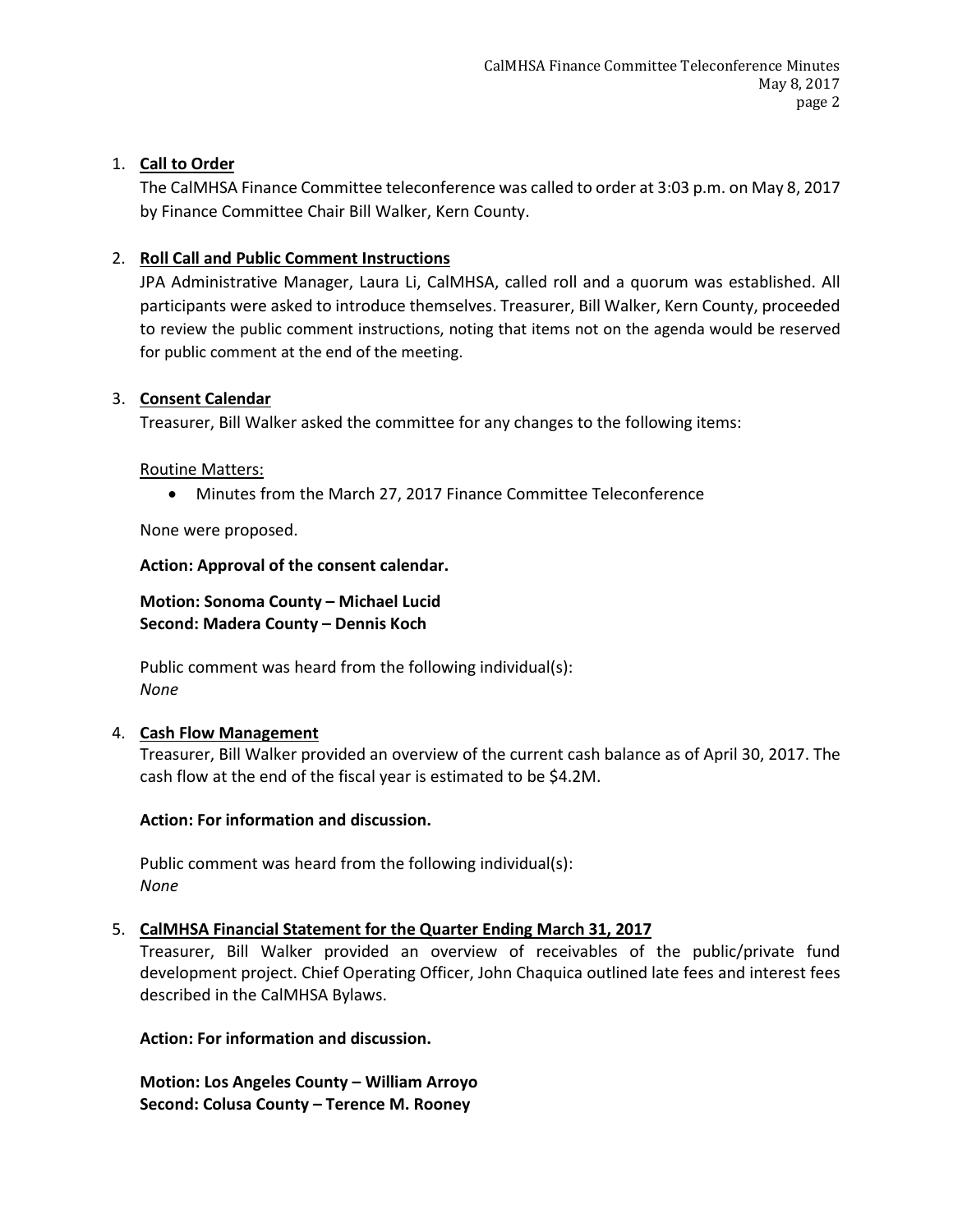Public comment was heard from the following individual(s): *None*

## 6. **CalMHSA Agreement for Administrative and Financial Services with ORA (George Hills Company):**

Treasurer, Bill Walker provided an overview of the staff report providing justification for the sole source contract with George Hills Company. Bill Walker opened it up for discussion for any questions regarding the options being presented. The committee directed staff to present the George Hills contract to the Executive Committee prior to presenting to the CalMHSA Board, with their recommendation.

**Action: Approval of the Fourth Amendment to the George Hills Company contract, with one of the options presented and/or as directed.**

**Motion: Colusa County – Terence M. Rooney Second: Los Angeles County – William Arroyo**

Public comment was heard from the following individual(s): *None*

# 7. **CalMHSA Annual Proposed Revenue and Expenditure Report – June 30, 2018**

Finance Director, Kim Santin went over some of the Program Expense highlights. Revenue has been estimated based on the Historical results of the fiscal year 2016/2017.

**Action: Approval of the CalMHSA Proposed Revenue and Expenditure Report – June 30, 2018**

**Motion: Sonoma County – Michael Lucid Second: Colusa County – Terence M. Rooney**

Public comment was heard from the following individual(s): *None*

### 8. **Finance Committee Elections**

Treasurer, Bill Walker questioned members if they would like to continue serving another term on the Finance Committee. Members would like to continue on the Finance Committee. CalMHSA President, Terence M. Rooney will search for a representative for the Superior Region to replace his position on the committee.

### **Action: None, information only.**

Public comment was heard from the following individual(s): *None*